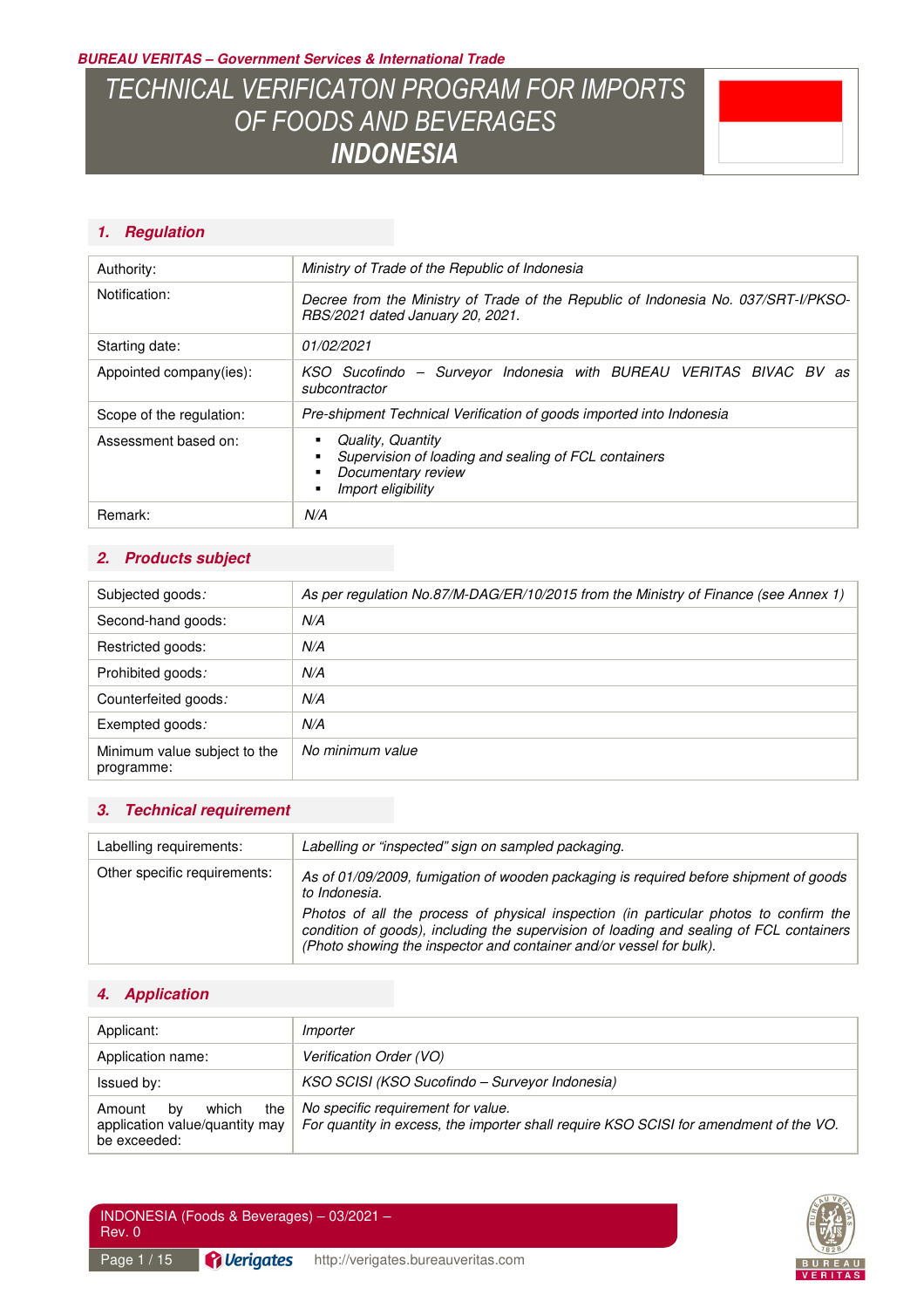#### **BUREAU VERITAS**

| Part shipment:           | Allowed                                                                                                                                                                                                                                     |
|--------------------------|---------------------------------------------------------------------------------------------------------------------------------------------------------------------------------------------------------------------------------------------|
| Changes from sea to air: | No specific requirement                                                                                                                                                                                                                     |
| Required documents:      | Final invoice, Packing list, Certificate of Analysis, and any other document deemed<br>necessary. If no Final Documents received, Pro-forma documents can be used to issue<br>the draft LS considering the different time zones inspection. |
| Required information:    | Final invoice to show the breakdown of FOB value, origin and quantity of each line item.                                                                                                                                                    |
| Application office(s):   | Application to be lodged by the importer to KSO. KSO transmits VOs to Bureau Veritas<br>China.                                                                                                                                              |

#### **5. Control testing requirements**

**6. Physical inspection requirements** 

| Applicable cases:    | N/A |
|----------------------|-----|
| Laboratory criteria: | N/A |
| Testing:             | N/A |

| Scope of inspection:    | Review of Quality, Quantity and Markings to ensure compliance between goods,<br>documents and Verification Order. |
|-------------------------|-------------------------------------------------------------------------------------------------------------------|
| Destination inspection: | Not allowed. Technical verification in the country of export.                                                     |
| Witness of loading:     | Mandatory                                                                                                         |
| Seal of container:      | Mandatory for Full Container Load (FCLs)                                                                          |
| Sampling:               | N/A                                                                                                               |
| Validity:               | Inspection Report validity from inspection date is 30 days                                                        |
| Type of report issued:  | Inspection report (IR)                                                                                            |

#### **7. Conclusion of the Assessment**

- *Draft Laporan Surveyor (DLS) submitted by Bureau Veritas BIVAC BV to KSO in XML format through electronic data transfer for further issuance of the final LS by KSO.*
- *Discrepancy Report (non-conformities report) is issued by Bureau Veritas BIVAC BV, should verification not be satisfactory or goods not compliant with Pro forma documents or in the absence of mandatory technical documents.*

*LS is delivered to Importer and to the Ministry of Trade for clearance purposes.* 

#### **8. Fees**

*Paid in advance by the importer to KSO Sucofindo – Surveyor Indonesia.* 

*Nevertheless, Bureau Veritas BIVAC may invoice the Seller in the event of supplementary inspection visits (in vain or unsatisfactory results or Physical Inspection Report validity has expired). The costs incurred by the Seller in presenting the goods for inspection, such as unpacking, handling, testing, sampling, repacking... are for the account of the Seller.* 

INDONESIA (Foods & Beverages) – 03/2021 – Rev. 0 Page 2 / 15 **Pullerigates** http://verigates.bureauveritas.com

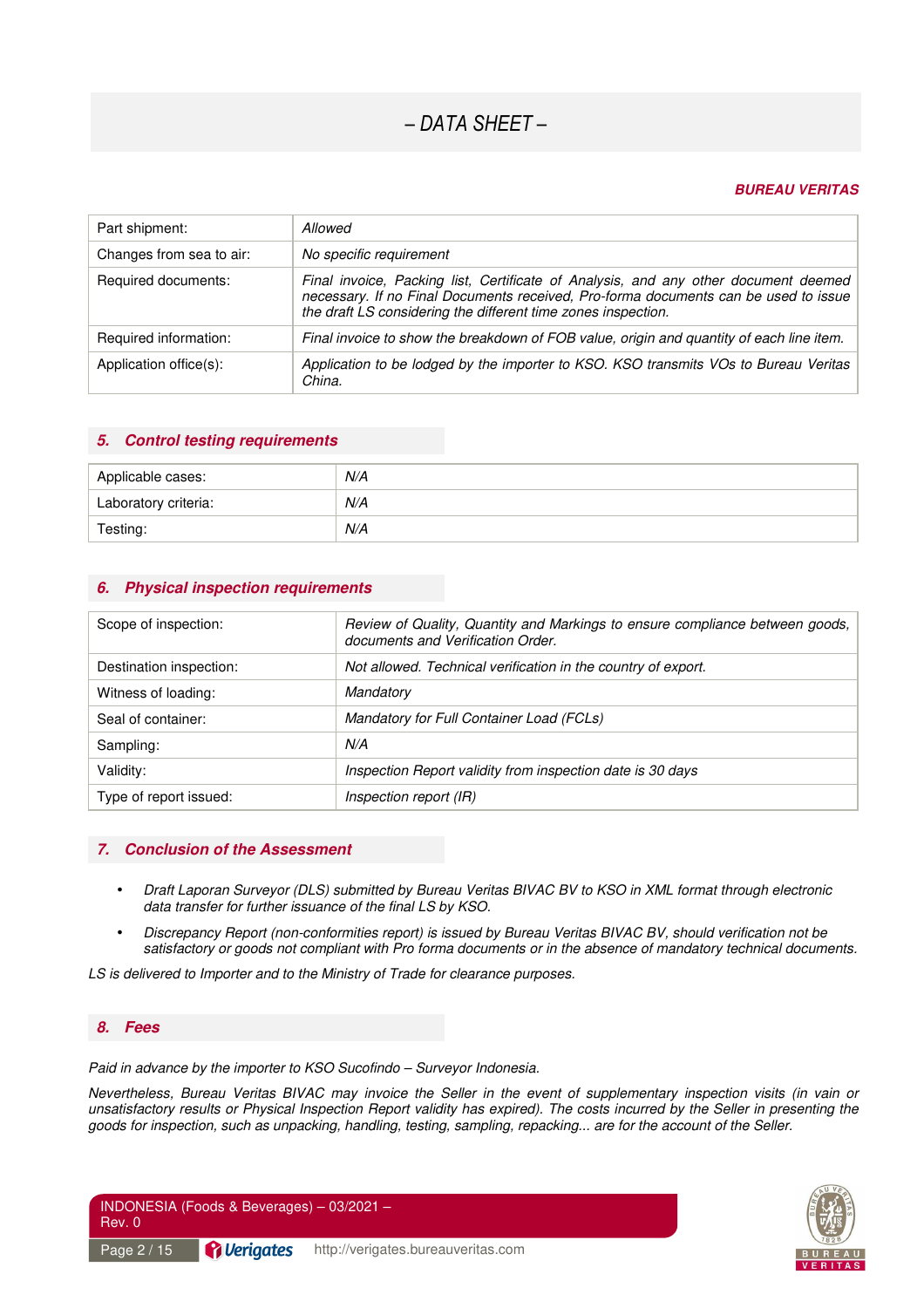#### **BUREAU VERITAS**

#### **9. Contact**

*REGIONAL CENTER SHANGHAI 4 th Floor, No. 1288 Waimalu Road Huangpu District Shanghai – China Tel: (86) 21 23 19 00 02 kso.vo@cn.bureauveritas.com* 

**10. Other relevant information** 

*N/A* 

#### **11. Geographical inspection zones**

*Bureau Veritas BIVAC BV operates in Africa and Asia (except Singapore, Malaysia, Vietnam, Thailand, South Korea, Hong Kong and China).* 

The information contained herein is for the purpose of facilitating Technical Verification program and does not relieve Exporters or Importers from their obligations in respect of compliance with the import regulations of the country of importation. Although every effort has been made to ensure the correctness of the information, as at the date of issuance of this datasheet, Bureau Veritas BIVAC does not accept any responsibility for errors or omissions and, furthermore, the information may subsequently be subject to change as may be announced by the Authorities in the country of importation. Consequently, Exporters are advised to check with Bureau Veritas BIVAC, prior to shipment of the goods, if there is any doubt concerning the issuance of a Survey Report (LS). For further information, or clarification, please contact Bureau Veritas China.



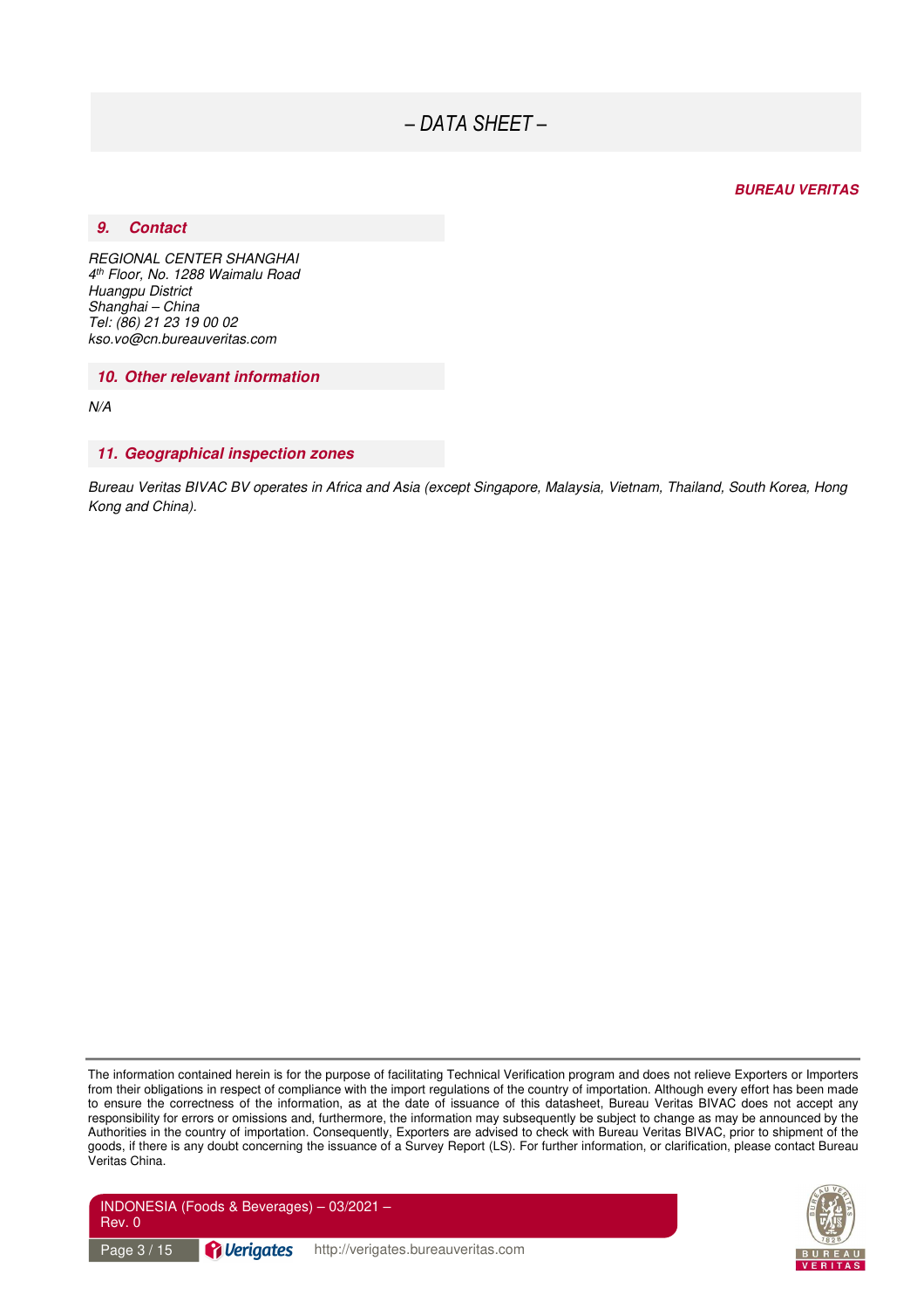#### **BUREAU VERITAS**

### *Annex 1: List of subjected goods*

|                 | X.15 FOODS & BEVERAGES |                                                                                                                |  |
|-----------------|------------------------|----------------------------------------------------------------------------------------------------------------|--|
| No.             | <b>HS CODE</b>         | <b>DESCRIPTION OF GOODS</b>                                                                                    |  |
|                 | 07.10                  | Vegetables (uncooked or cooked by steaming or boiling in water), frozen.                                       |  |
| 1               | 0710.10.00             | - Potatoes                                                                                                     |  |
|                 | 07.12                  | Dried vegetables, whole, cut, sliced, broken or in powder, but not further<br>prepared.                        |  |
| $\overline{2}$  | 0712.90.10             | - - Garlic                                                                                                     |  |
|                 | 08.13                  | Fruit, dried, other than that of headings 08.01 to 08.06; mixtures of nuts or dried<br>fruits of this Chapter. |  |
|                 | 0813.40                | - Other fruit :                                                                                                |  |
| 3               | 0813.40.10             | --Longans                                                                                                      |  |
|                 | 09.04                  | Pepper of the genus Piper; dried or crushed or ground fruits of the genus<br>Capsicum or of the genus Pimenta. |  |
|                 |                        | - Fruits of the genus Capsicum or of the genus Pimenta :                                                       |  |
|                 | 0904.21                | - - Dried, neither crushed nor ground :                                                                        |  |
| 4               | 0904.21.10             | --- Chillies (Fruits of the genus Capsicum)                                                                    |  |
|                 | 0904.22                | - - Crushed or ground :                                                                                        |  |
| 5               | 0904.22.10             | - - - Chillies (Fruits of the genus Capsicum)                                                                  |  |
|                 | 16.02                  | Other prepared or preserved meat, meat offal or blood.                                                         |  |
|                 |                        |                                                                                                                |  |
|                 |                        | - Of poultry of heading 01.05 :                                                                                |  |
|                 | 1602.31                | - - Of turkeys :                                                                                               |  |
| 6               | 1602.31.10             | --- In airtight containers for retail sale                                                                     |  |
|                 |                        | - - - Other :                                                                                                  |  |
| 7               | 1602.31.91             | ---- Of mechanically deboned or separated meat                                                                 |  |
| 8               | 1602.31.99             | - - - - Other                                                                                                  |  |
|                 | 1602.32                | - - Of fowls of the species Gallus domesticus :                                                                |  |
| 9               | 1602.32.10             | - - - Chicken curry, in airtight containers for retail sale                                                    |  |
| 10 <sup>°</sup> | 1602.32.90             | - - Other                                                                                                      |  |
| 11              | 1602.39.00             | -- Other                                                                                                       |  |
| 12              | 1603.00.00             | Extracts and juices of meat, fish or crustaceans, molluscs or other aquatic<br>invertebrates.                  |  |
|                 | 16.04                  | Prepared or preserved fish; caviar and caviar substitutes prepared from fish eggs.                             |  |
|                 |                        | - Fish, whole or in pieces, but not minced :                                                                   |  |
|                 | 1604.11                | - - Salmon :                                                                                                   |  |
| 13              | 1604.11.10             | --- In airtight containers for retail sale                                                                     |  |

Page 4 / 15 **Perigates** http://verigates.bureauveritas.com

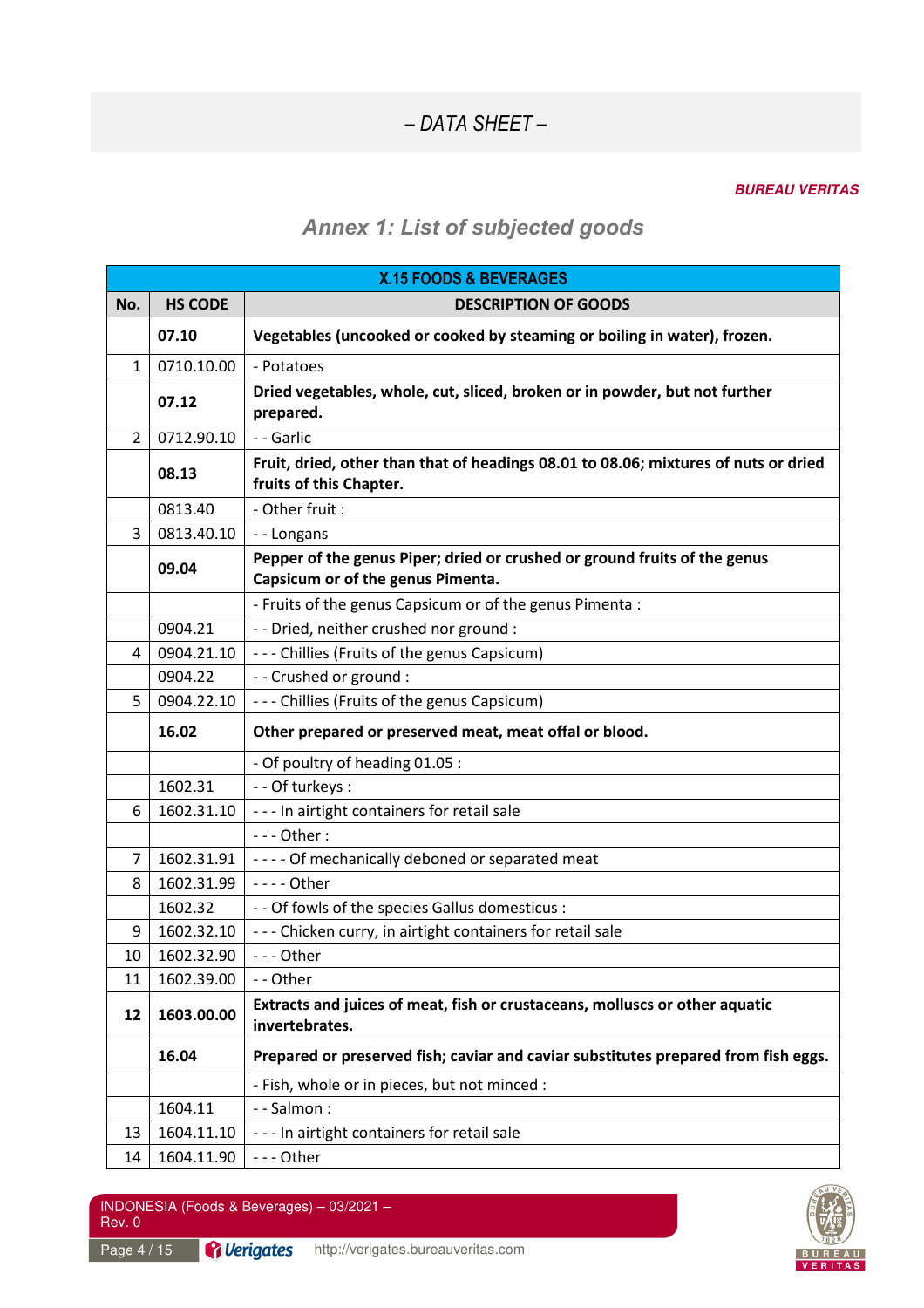| No. | <b>HS CODE</b> | <b>DESCRIPTION OF GOODS</b>                                |
|-----|----------------|------------------------------------------------------------|
|     | 1604.12        | - - Herrings :                                             |
| 15  | 1604.12.10     | --- In airtight containers for retail sale                 |
| 16  | 1604.12.90     | --- Other                                                  |
|     | 1604.13        | - - Sardines, sardinella and brisling or sprats :          |
|     |                | - - - Sardines :                                           |
| 17  | 1604.13.11     | ---- In airtight containers for retail sale                |
| 18  | 1604.13.19     | - - - - Other                                              |
|     |                | $--$ Other:                                                |
| 19  | 1604.13.91     | ---- In airtight containers for retail sale                |
| 20  | 1604.13.99     | - - - - Other                                              |
|     | 1604.14        | - - Tunas, skipjack and bonito (Sarda spp.):               |
|     |                | - - - In airtight containers for retail sale :             |
| 21  | 1604.14.11     | $--$ - Tunas                                               |
| 22  | 1604.14.19     | - - - - Other                                              |
| 23  | 1604.14.90     | $--$ Other                                                 |
|     | 1604.15        | - - Mackerel :                                             |
| 24  | 1604.15.10     | --- In airtight containers for retail sale                 |
| 25  | 1604.15.90     | --- Other                                                  |
|     | 1604.16        | - - Anchovies :                                            |
| 26  | 1604.16.10     | --- In airtight containers for retail sale                 |
| 27  | 1604.16.90     | --- Other                                                  |
|     | 1604.17        | $-$ - Eels :                                               |
| 28  | 1604.17.10     | --- In airtight containers for retail sale                 |
| 29  | 1604.17.90     | --- Other                                                  |
|     | 1604.18        | - - Shark fins :                                           |
| 30  | 1604.18.10     | --- Ready for immediate consumption                        |
|     |                | $--$ Other:                                                |
| 31  | 1604.18.91     | ---- In airtight containers for retail sale                |
| 32  | 1604.18.99     | - - - - Other                                              |
|     | 1604.19        | - - Other:                                                 |
| 33  | 1604.19.20     | --- Horse mackerel, in airtight containers for retail sale |
| 34  | 1604.19.90     | --- Other                                                  |
|     | 1604.20        | - Other prepared or preserved fish :                       |
| 35  | 1604.20.20     | - - Fish sausages                                          |
| 36  | 1604.20.30     | - - Fish ball                                              |
| 37  | 1604.20.40     | - - Fish paste                                             |
|     |                | - - Other:                                                 |
| 38  | 1604.20.91     | --- In airtight containers for retail sale                 |

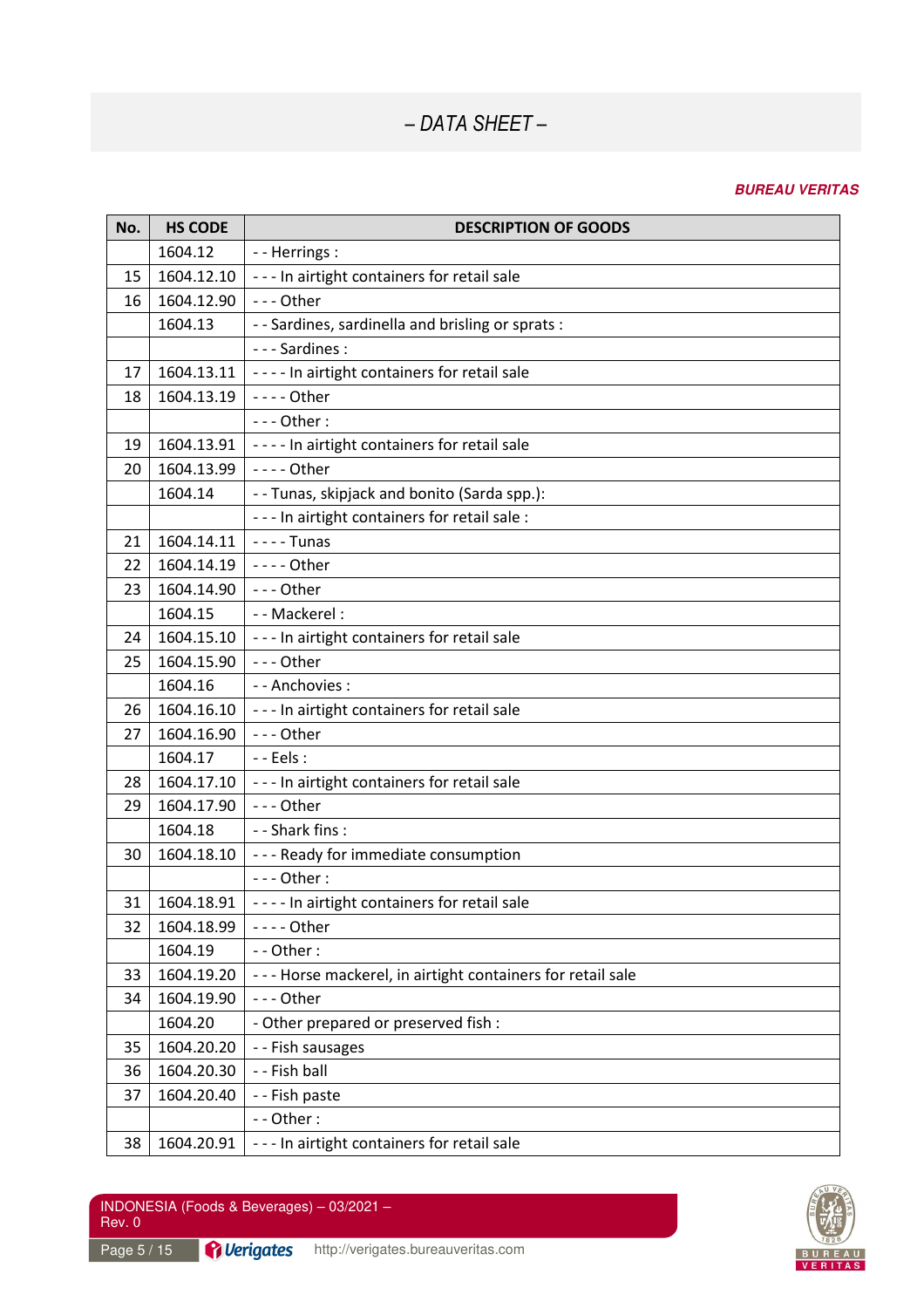| No. | <b>HS CODE</b> | <b>DESCRIPTION OF GOODS</b>                                                   |
|-----|----------------|-------------------------------------------------------------------------------|
| 39  | 1604.20.99     | --- Other                                                                     |
|     |                | - Caviar and caviar substitutes :                                             |
| 40  | 1604.31.00     | -- Caviar                                                                     |
| 41  | 1604.32.00     | - - Caviar substitutes                                                        |
|     | 16.05          | Crustaceans, molluscs and other aquatic invertebrates, prepared or preserved. |
|     | 1605.10        | $-$ Crab :                                                                    |
| 42  | 1605.10.10     | - - In airtight containers for retail sale                                    |
| 43  | 1605.10.90     | -- Other                                                                      |
|     |                | - Shrimps and prawns :                                                        |
| 44  | 1605.21.00     | - - Not in airtight container                                                 |
|     | 1605.29        | - - Other:                                                                    |
| 45  | 1605.29.20     | --- Shrimp ball                                                               |
| 46  | 1605.29.30     | --- Breaded shrimp                                                            |
| 47  | 1605.29.90     | --- Other                                                                     |
| 48  | 1605.30.00     | - Lobster                                                                     |
| 49  | 1605.40.00     | - Other crustaceans                                                           |
|     |                | - Molluscs:                                                                   |
| 50  | 1605.51.00     | -- Oysters                                                                    |
| 51  | 1605.52.00     | - - Scallops, including queen scallops                                        |
| 52  | 1605.53.00     | - - Mussels                                                                   |
|     | 1605.54        | - - Cuttle fish and squid :                                                   |
| 53  | 1605.54.10     | --- In airtight containers for retail sale                                    |
| 54  | 1605.54.90     | --- Other                                                                     |
| 55  | 1605.55.00     | - - Octopus                                                                   |
| 56  | 1605.56.00     | - - Clams, cockles and arkshells                                              |
|     | 1605.57        | - - Abalone :                                                                 |
| 57  | 1605.57.10     | --- In airtight containers for retail sale                                    |
| 58  | 1605.57.90     | --- Other                                                                     |
| 59  | 1605.58.00     | - - Snails, other than sea snails                                             |
| 60  | 1605.59.00     | -- Other                                                                      |
|     |                | - Other aquatic invertebrates :                                               |
| 61  | 1605.61.00     | - - Sea cucumbers                                                             |
| 62  | 1605.62.00     | - - Sea urchins                                                               |
| 63  | 1605.63.00     | - - Jellyfish                                                                 |
| 64  | 1605.69.00     | - - Other                                                                     |
|     | 17.04          | Sugar confectionery (including white chocolate), not containing cocoa.        |
|     | 17.04          | Sugar confectionery (including white chocolate), not containing cocoa.        |
| 65  | 1704.10.00     | - Chewing gum, whether or not sugar-coated                                    |

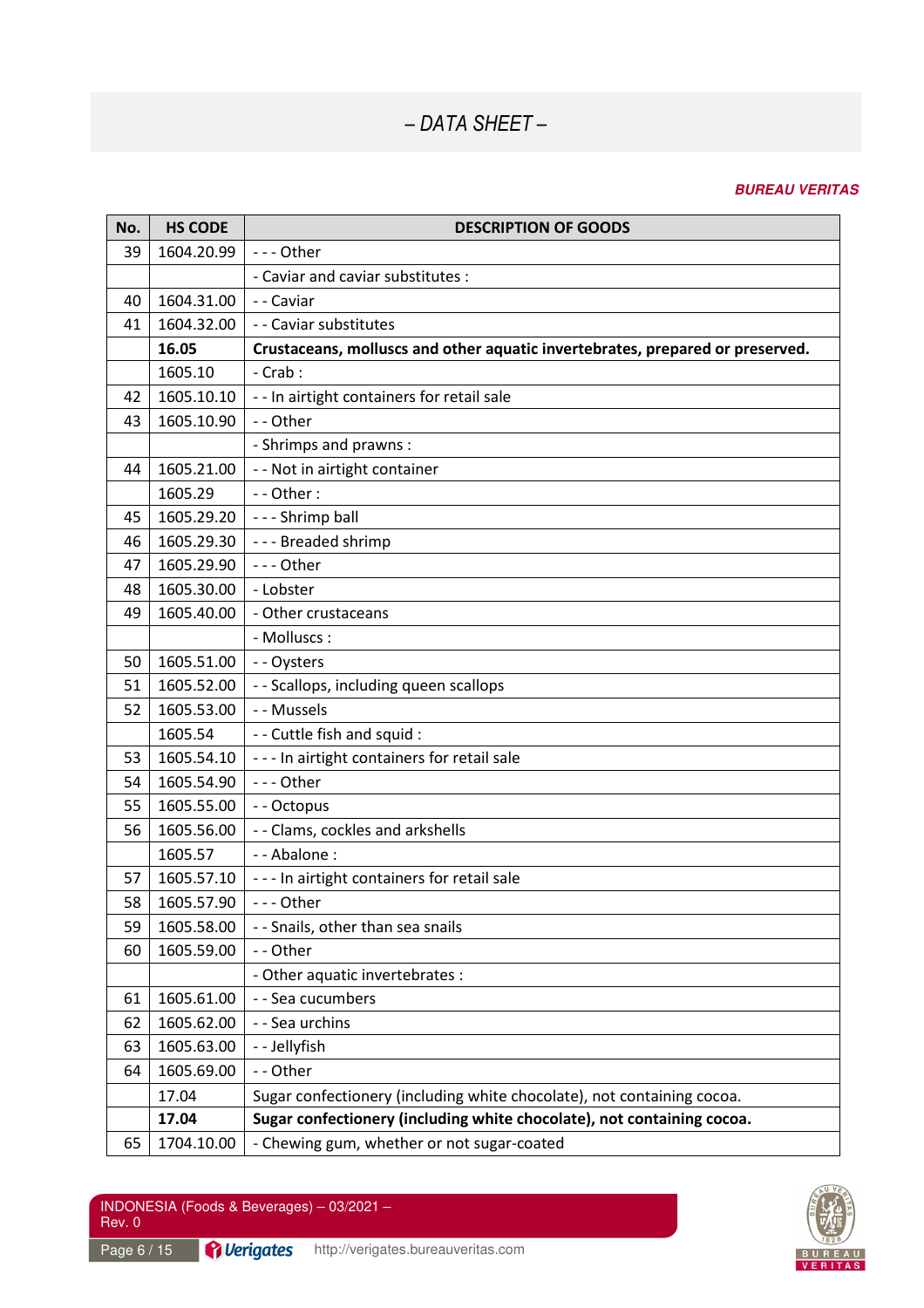| No. | <b>HS CODE</b> | <b>DESCRIPTION OF GOODS</b>                                                                                                                                                                                                                                                                                                                                                                                                                              |
|-----|----------------|----------------------------------------------------------------------------------------------------------------------------------------------------------------------------------------------------------------------------------------------------------------------------------------------------------------------------------------------------------------------------------------------------------------------------------------------------------|
|     | 1704.90        | - Other:                                                                                                                                                                                                                                                                                                                                                                                                                                                 |
| 66  | 1704.90.10     | - - Medicated pastilles and drops                                                                                                                                                                                                                                                                                                                                                                                                                        |
| 67  | 1704.90.20     | - - White chocolate                                                                                                                                                                                                                                                                                                                                                                                                                                      |
|     |                | $-$ - Other :                                                                                                                                                                                                                                                                                                                                                                                                                                            |
| 68  | 1704.90.91     | --- Soft, containing gelatin                                                                                                                                                                                                                                                                                                                                                                                                                             |
| 69  | 1704.90.99     | --- Other                                                                                                                                                                                                                                                                                                                                                                                                                                                |
|     | 18.06          | Chocolate and other food preparations containing cocoa.                                                                                                                                                                                                                                                                                                                                                                                                  |
|     | 1806.20        | - Other preparations in blocks, slabs or bars weighing more than 2 kg or in liquid,<br>paste, powder, granular or other bulk form in containers or immediate packings, of<br>a content exceeding 2 kg:                                                                                                                                                                                                                                                   |
| 70  | 1806.20.10     | - - Chocolate confectionery in blocks, slabs or bars                                                                                                                                                                                                                                                                                                                                                                                                     |
| 71  | 1806.20.90     | - - Other                                                                                                                                                                                                                                                                                                                                                                                                                                                |
|     |                | - Other, in blocks, slabs or bars :                                                                                                                                                                                                                                                                                                                                                                                                                      |
| 72  | 1806.31.00     | - - Filled                                                                                                                                                                                                                                                                                                                                                                                                                                               |
| 73  | 1806.32.00     | - - Not filled                                                                                                                                                                                                                                                                                                                                                                                                                                           |
|     | 1806.90        | - Other:                                                                                                                                                                                                                                                                                                                                                                                                                                                 |
| 74  | 1806.90.10     | - - Chocolate confectionery in tablets or pastilles                                                                                                                                                                                                                                                                                                                                                                                                      |
| 75  | 1806.90.30     | -- Food preparations of flour, meal, starch or malt extract, containing 40 % or<br>more but not exceeding 50 % by weight of cocoa calculated on a totally defatted<br>basis                                                                                                                                                                                                                                                                              |
| 76  | 1806.90.40     | -- Food preparations of goods of headings 04.01 to 04.04, containing 5 % or more<br>but not exceeding 10 % by weight of cocoa calculated on a totally defatted basis,<br>specially prepared for infants or young children, not put up for retail sale                                                                                                                                                                                                    |
| 77  | 1806.90.90     | -- Other                                                                                                                                                                                                                                                                                                                                                                                                                                                 |
|     | 19.01          | Malt extract; food preparations of flour, groats, meal, starch or malt extract, not<br>containing cocoa or containing less than 40 % by weight of cocoa calculated on a<br>totally defatted basis, not elsewhere specified or included; food preparations of<br>goods of headings 04.01 to 04.04, not containing cocoa or containing less than<br>5 % by weight of cocoa calculated on a totally defatted basis, not elsewhere<br>specified or included. |
|     | 1901.10        | - Preparations suitable for infants or young children, put up for retail sale :                                                                                                                                                                                                                                                                                                                                                                          |
| 78  | 1901.10.10     | - - Of malt extract                                                                                                                                                                                                                                                                                                                                                                                                                                      |
| 79  | 1901.10.20     | - - Of goods of headings 04.01 to 04.04                                                                                                                                                                                                                                                                                                                                                                                                                  |
| 80  | 1901.10.30     | - - Of soya-bean powder                                                                                                                                                                                                                                                                                                                                                                                                                                  |
|     |                | - - Other:                                                                                                                                                                                                                                                                                                                                                                                                                                               |
| 81  | 1901.10.91     | --- Medical foods                                                                                                                                                                                                                                                                                                                                                                                                                                        |
| 82  | 1901.10.92     | --- Other, for children age over 1 year but not exceeding 3 years                                                                                                                                                                                                                                                                                                                                                                                        |
| 83  | 1901.10.99     | --- Other                                                                                                                                                                                                                                                                                                                                                                                                                                                |

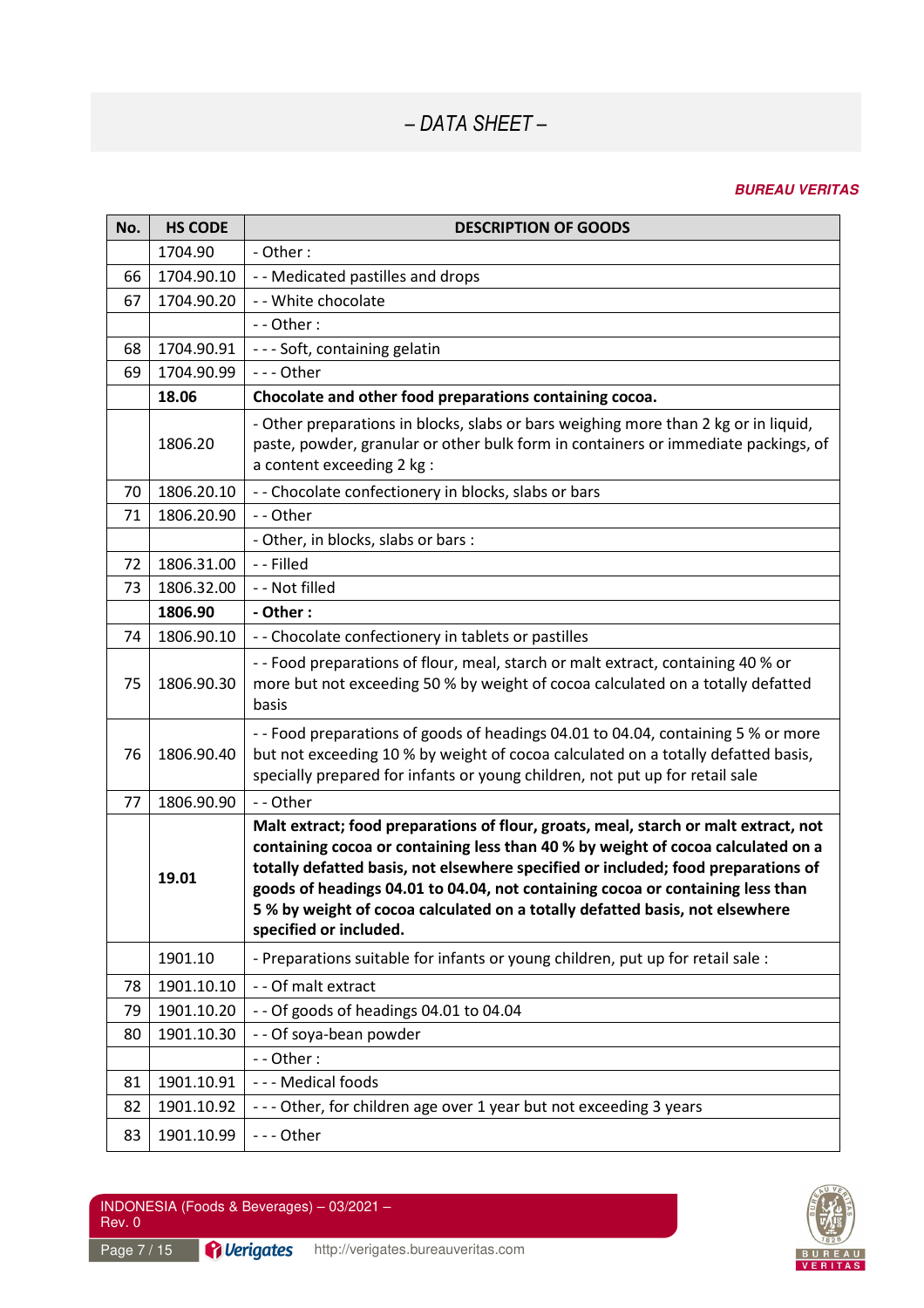| No. | <b>HS CODE</b> | <b>DESCRIPTION OF GOODS</b>                                                                                                                                                                                          |
|-----|----------------|----------------------------------------------------------------------------------------------------------------------------------------------------------------------------------------------------------------------|
|     | 1901.20        | - Mixes and doughs for the preparation of bakers' wares of heading 19.05 :                                                                                                                                           |
| 84  | 1901.20.10     | - - Of flour, groats, meal, starch or malt extract, not containing cocoa                                                                                                                                             |
| 85  | 1901.20.20     | - - Of flour, groats, meal, starch or malt extract, containing cocoa                                                                                                                                                 |
| 86  | 1901.20.30     | - - Other, not containing cocoa                                                                                                                                                                                      |
| 87  | 1901.20.40     | - - Other, containing cocoa                                                                                                                                                                                          |
|     | 1901.90        | - Other:                                                                                                                                                                                                             |
|     |                | - - Preparations suitable for infants or young children, not put up for retail sale :                                                                                                                                |
| 88  | 1901.90.11     | - - - Medical foods                                                                                                                                                                                                  |
| 89  | 1901.90.19     | $--$ Other                                                                                                                                                                                                           |
| 90  | 1901.90.20     | - - Malt extract                                                                                                                                                                                                     |
|     |                | - - Other, of goods of headings 04.01 to 04.04 :                                                                                                                                                                     |
| 91  | 1901.90.31     | --- Filled milk                                                                                                                                                                                                      |
| 92  | 1901.90.32     | --- Other, containing cocoa powder                                                                                                                                                                                   |
| 93  | 1901.90.39     | $--$ Other                                                                                                                                                                                                           |
|     |                | - - Other soya-based preparations :                                                                                                                                                                                  |
| 94  | 1901.90.41     | --- In powder form                                                                                                                                                                                                   |
| 95  | 1901.90.49     | - - - In other forms                                                                                                                                                                                                 |
|     |                | $-$ - Other :                                                                                                                                                                                                        |
| 96  | 1901.90.91     | - - - Medical foods                                                                                                                                                                                                  |
| 97  | 1901.90.99     | --- Other                                                                                                                                                                                                            |
|     | 19.02          | Pasta, whether or not cooked or stuffed (with meat or other substances) or<br>otherwise prepared, such as spaghetti, macaroni, noodles, lasagne, gnocchi,<br>ravioli, cannelloni; couscous, whether or not prepared. |
|     |                | - Uncooked pasta, not stuffed or otherwise prepared :                                                                                                                                                                |
| 98  | 1902.11.00     | - - Containing eggs                                                                                                                                                                                                  |
|     | 1902.19        | $-$ - Other :                                                                                                                                                                                                        |
| 99  | 1902.19.20     | --- Rice vermicelli (including bee hoon)                                                                                                                                                                             |
|     |                | - - - Transparent vermicelli :                                                                                                                                                                                       |
| 100 | 1902.19.31     | $---$ Of corn                                                                                                                                                                                                        |
| 101 | 1902.19.39     | - - - - Other                                                                                                                                                                                                        |
| 102 | 1902.19.40     | --- Other noodles                                                                                                                                                                                                    |
| 103 | 1902.19.90     | --- Other                                                                                                                                                                                                            |
|     | 1902.20        | - Stuffed pasta, whether or not cooked or otherwise prepared :                                                                                                                                                       |
| 104 | 1902.20.10     | - - Stuffed with meat or meat offal                                                                                                                                                                                  |
| 105 | 1902.20.30     | - - Stuffed with fish, crustaceans or molluscs                                                                                                                                                                       |
| 106 | 1902.20.90     | -- Other                                                                                                                                                                                                             |
|     | 1902.30        | - Other pasta:                                                                                                                                                                                                       |

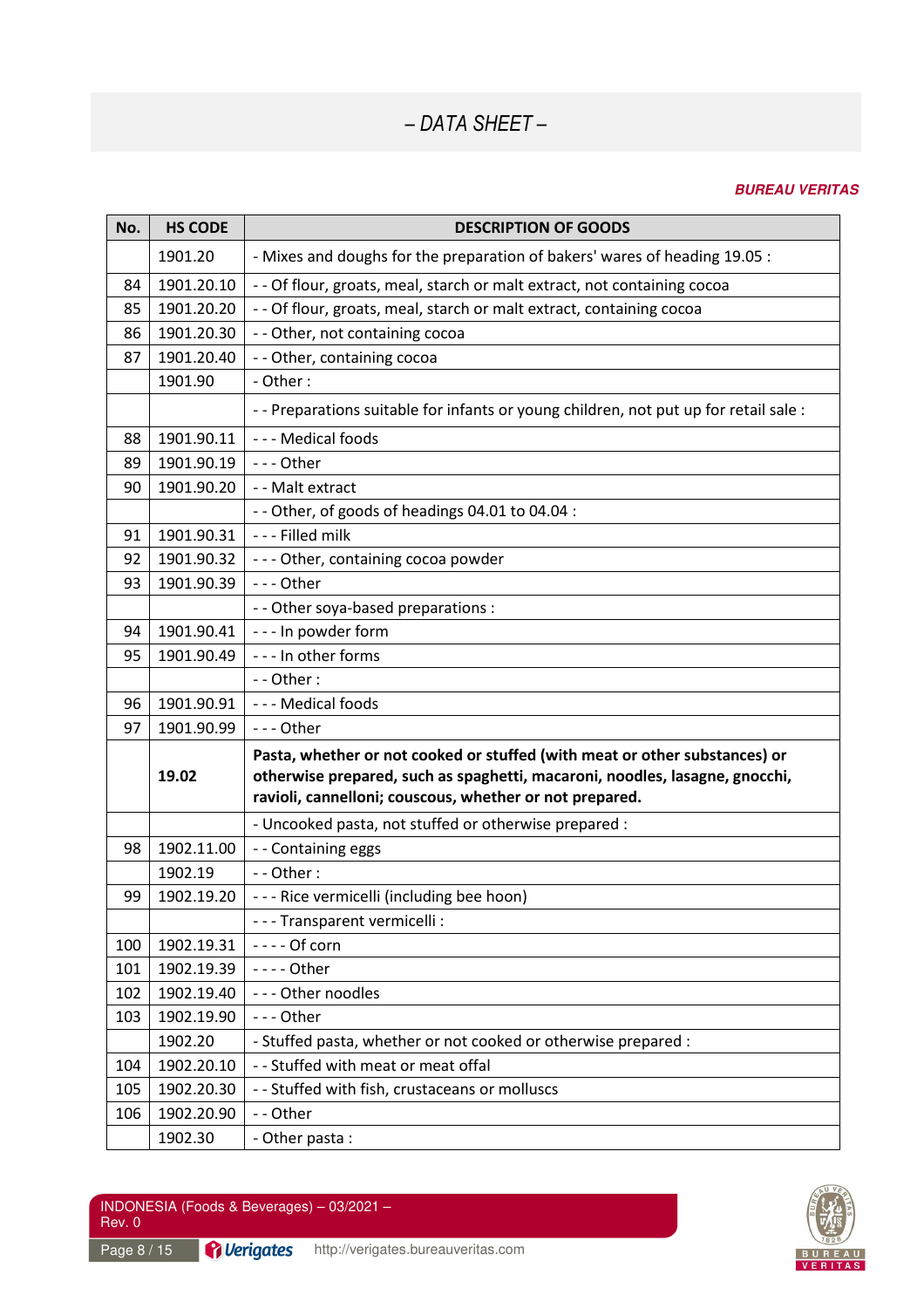| No. | <b>HS CODE</b> | <b>DESCRIPTION OF GOODS</b>                                                                                                                                                                                                                                                                                                     |
|-----|----------------|---------------------------------------------------------------------------------------------------------------------------------------------------------------------------------------------------------------------------------------------------------------------------------------------------------------------------------|
| 107 | 1902.30.20     | - - Rice vermicelli (including bee hoon)                                                                                                                                                                                                                                                                                        |
| 108 | 1902.30.30     | - - Transparent vermicelli                                                                                                                                                                                                                                                                                                      |
| 109 | 1902.30.40     | - - Other instant noodles                                                                                                                                                                                                                                                                                                       |
| 110 | 1902.30.90     | -- Other                                                                                                                                                                                                                                                                                                                        |
| 111 | 1902.40.00     | - Couscous                                                                                                                                                                                                                                                                                                                      |
|     | 19.04          | Prepared foods obtained by the swelling or roasting of cereals or cereal products<br>(for example, corn flakes); cereals (other than maize (corn)), in grain form or in<br>the form of flakes or other worked grains (except flour, groats and meal),<br>pre-cooked or otherwise prepared, not elsewhere specified or included. |
|     | 1904.10        | - Prepared foods obtained by the swelling or roasting of cereals or cereal products :                                                                                                                                                                                                                                           |
| 112 | 1904.10.10     | - - Containing cocoa                                                                                                                                                                                                                                                                                                            |
| 113 | 1904.10.90     | -- Other                                                                                                                                                                                                                                                                                                                        |
|     | 1904.20        | - Prepared foods obtained from unroasted cereal flakes or from mixtures of<br>unroasted cereal flakes and roasted cereal flakes or swelled cereals :                                                                                                                                                                            |
| 114 | 1904.20.10     | - - Prepared foods obtained from unroasted cereal flakes                                                                                                                                                                                                                                                                        |
| 115 | 1904.20.90     | -- Other                                                                                                                                                                                                                                                                                                                        |
| 116 | 1904.30.00     | - Bulgur wheat                                                                                                                                                                                                                                                                                                                  |
|     | 1904.90        | - Other:                                                                                                                                                                                                                                                                                                                        |
| 117 | 1904.90.10     | - - Rice preparations, including pre-cooked rice                                                                                                                                                                                                                                                                                |
| 118 | 1904.90.90     | -- Other                                                                                                                                                                                                                                                                                                                        |
|     | 19.05          | Bread, pastry, cakes, biscuits and other bakers' wares, whether or not containing<br>cocoa; communion wafers, empty cachets of a kind suitable for pharmaceutical<br>use, sealing wafers, rice paper and similar products.                                                                                                      |
| 119 | 1905.10.00     | - Crispbread                                                                                                                                                                                                                                                                                                                    |
| 120 | 1905.20.00     | - Gingerbread and the like                                                                                                                                                                                                                                                                                                      |
|     |                | - Sweet biscuits; waffles and wafers :                                                                                                                                                                                                                                                                                          |
|     | 1905.31        | - - Sweet biscuits :                                                                                                                                                                                                                                                                                                            |
| 121 | 1905.31.10     | --- Not containing cocoa                                                                                                                                                                                                                                                                                                        |
| 122 | 1905.31.20     | --- Containing cocoa                                                                                                                                                                                                                                                                                                            |
|     | 1905.32        | - - Waffles and wafers :                                                                                                                                                                                                                                                                                                        |
| 123 | 1905.32.10     | --- Waffles                                                                                                                                                                                                                                                                                                                     |
| 124 | 1905.32.20     | --- Wafers                                                                                                                                                                                                                                                                                                                      |
|     | 1905.40        | - Rusks, toasted bread and similar toasted products :                                                                                                                                                                                                                                                                           |
| 125 | 1905.40.10     | - - Not containing added sugar, honey, eggs, fats, cheese or fruit                                                                                                                                                                                                                                                              |
| 126 | 1905.40.90     | - - Other                                                                                                                                                                                                                                                                                                                       |
|     | 1905.90        | - Other:                                                                                                                                                                                                                                                                                                                        |
| 127 | 1905.90.10     | - - Unsweetened teething biscuits                                                                                                                                                                                                                                                                                               |
| 128 | 1905.90.20     | - - Other Unsweetened biscuits                                                                                                                                                                                                                                                                                                  |

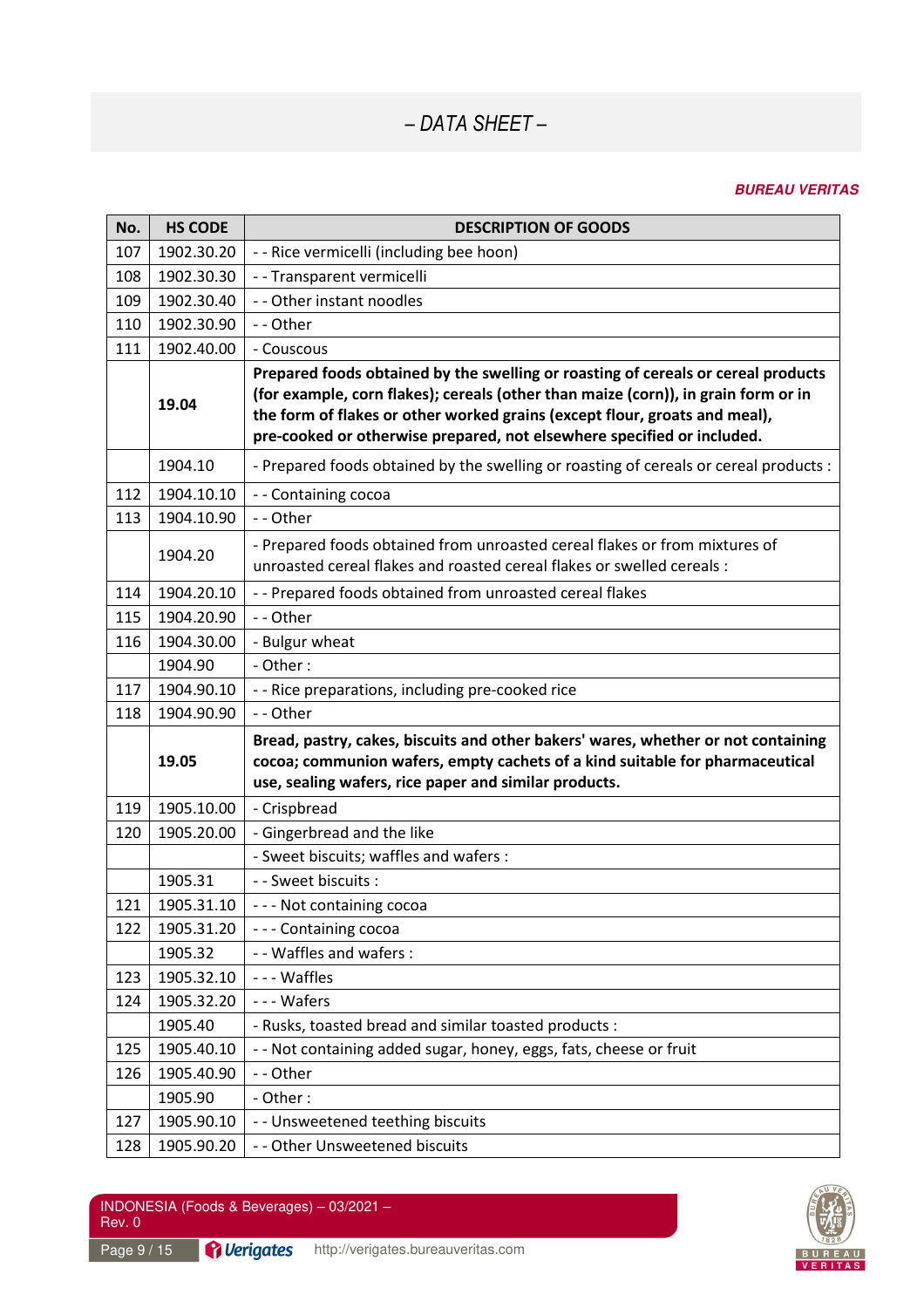| No. | <b>HS CODE</b> | <b>DESCRIPTION OF GOODS</b>                                                                                                                                                                           |
|-----|----------------|-------------------------------------------------------------------------------------------------------------------------------------------------------------------------------------------------------|
| 129 | 1905.90.30     | -- Cakes                                                                                                                                                                                              |
| 130 | 1905.90.40     | - - Pastries                                                                                                                                                                                          |
| 131 | 1905.90.50     | - - Flourless bakers' wares                                                                                                                                                                           |
| 132 | 1905.90.60     | -- Empty cachets and similar products of a kind suitable for pharmaceutical use                                                                                                                       |
| 133 | 1905.90.70     | - - Communion wafers, sealing wafers, rice paper and similar products                                                                                                                                 |
| 134 | 1905.90.80     | - - Other crisp savoury food products                                                                                                                                                                 |
| 135 | 1905.90.90     | -- Other                                                                                                                                                                                              |
|     | 20.02          | Tomatoes prepared or preserved otherwise than by vinegar or acetic acid.                                                                                                                              |
|     | 2002.90        | - Other:                                                                                                                                                                                              |
| 136 | 2002.90.10     | -- Tomato paste                                                                                                                                                                                       |
|     | 20.04          | Other vegetables prepared or preserved otherwise than by vinegar or acetic acid,<br>frozen, other than products of heading 20.06.                                                                     |
| 137 | 2004.10.00     | - Potatoes                                                                                                                                                                                            |
|     | 20.05          | Other vegetables prepared or preserved otherwise than by vinegar or acetic acid,<br>not frozen, other than products of heading 20.06.                                                                 |
|     | 2005.20        | - Potatoes:                                                                                                                                                                                           |
|     |                | - - Chips and sticks :                                                                                                                                                                                |
| 138 | 2005.20.11     | --- In airtight containers for retail sale                                                                                                                                                            |
| 139 | 2005.20.19     | --- Other                                                                                                                                                                                             |
|     | 20.07          | Jams, fruit jellies, marmalades, fruit or nut puree and fruit or nut pastes,<br>obtained by cooking, whether or not containing added sugar or other sweetening<br>matter.                             |
| 140 | 2007.10.00     | - Homogenised preparations                                                                                                                                                                            |
|     |                | - Other:                                                                                                                                                                                              |
| 141 | 2007.91.00     | - - Citrus fruit                                                                                                                                                                                      |
|     | 2007.99        | $-$ - Other :                                                                                                                                                                                         |
| 142 | 2007.99.10     | --- Fruit pastes other than of mangoes, pineapples or strawberries                                                                                                                                    |
| 143 | 2007.99.20     | --- Jams and fruit jellies                                                                                                                                                                            |
| 144 | 2007.99.90     | --- Other                                                                                                                                                                                             |
|     | 20.08          | Fruit, nuts and other edible parts of plants, otherwise prepared or preserved,<br>whether or not containing added sugar or other sweetening matter or spirit, not<br>elsewhere specified or included. |
|     |                | - Nuts, ground-nuts and other seeds, whether or not mixed together :                                                                                                                                  |
|     | 2008.11        | - - Ground-nuts :                                                                                                                                                                                     |
| 145 | 2008.11.10     | --- Roasted                                                                                                                                                                                           |
| 146 | 2008.11.20     | --- Peanut butter                                                                                                                                                                                     |
| 147 | 2008.11.90     | --- Other                                                                                                                                                                                             |
|     | 2008.19        | - - Other, including mixtures :                                                                                                                                                                       |

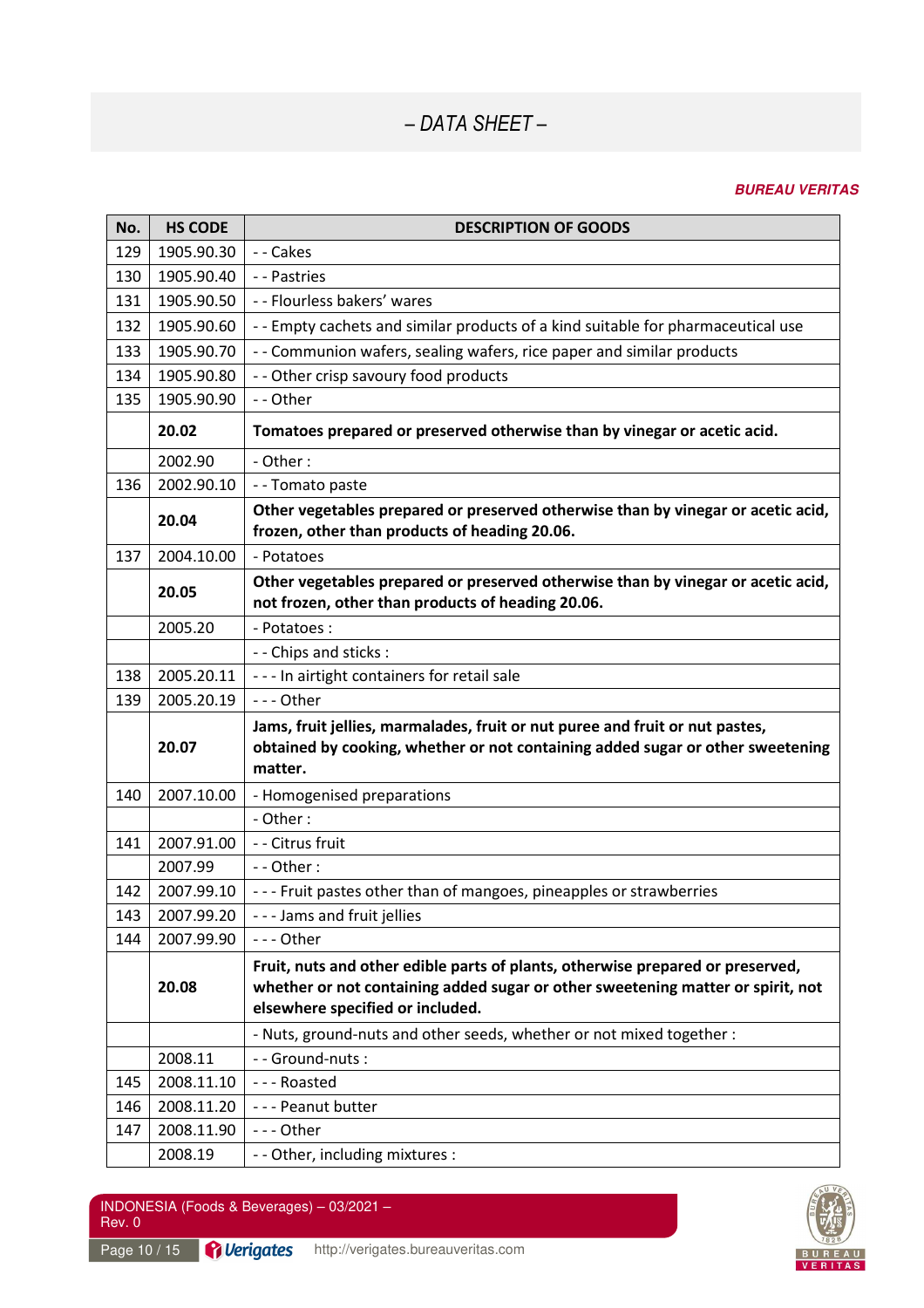| No. | <b>HS CODE</b> | <b>DESCRIPTION OF GOODS</b>                                                                                                                                                 |
|-----|----------------|-----------------------------------------------------------------------------------------------------------------------------------------------------------------------------|
| 148 | 2008.19.10     | --- Cashew nuts                                                                                                                                                             |
|     |                | $--$ Other:                                                                                                                                                                 |
| 149 | 2008.19.91     | ---- Roasted                                                                                                                                                                |
| 150 | 2008.19.99     | - - - - Other                                                                                                                                                               |
|     | 2008.20        | - Pineapples :                                                                                                                                                              |
| 151 | 2008.20.10     | - - In airtight containers for retail sale                                                                                                                                  |
| 152 | 2008.20.90     | - - Other                                                                                                                                                                   |
|     | 2008.30        | - Citrus fruit :                                                                                                                                                            |
| 153 | 2008.30.10     | - - Containing added sugar or other sweetening matter or spirit                                                                                                             |
| 154 | 2008.40.00     | - Pears                                                                                                                                                                     |
| 155 | 2008.50.00     | - Apricots                                                                                                                                                                  |
|     | 2008.60        | - Cherries :                                                                                                                                                                |
| 156 | 2008.60.10     | - - Containing added sugar or other sweetening matter or spirit                                                                                                             |
| 157 | 2008.60.90     | -- Other                                                                                                                                                                    |
|     | 2008.70        | - Peaches, including nectarines :                                                                                                                                           |
| 158 | 2008.70.10     | - - Containing added sugar or other sweetening matter or spirit                                                                                                             |
| 159 | 2008.70.90     | - - Other                                                                                                                                                                   |
| 160 | 2008.80.00     | - Strawberries                                                                                                                                                              |
|     |                | - Other, including mixtures other than those of subheading 2008.19 :                                                                                                        |
| 161 | 2008.91.00     | - - Palm hearts                                                                                                                                                             |
|     | 2008.93        | - - Cranberries (Vaccinium macrocarpon, Vaccinium oxycoccos, Vaccinium vitis-<br>idaea):                                                                                    |
| 162 | 2008.93.10     | --- Containing added sugar or other sweetening matter or spirit                                                                                                             |
| 163 | 2008.93.90     | --- Other                                                                                                                                                                   |
|     | 2008.99        | - - Other:                                                                                                                                                                  |
| 164 | 2008.99.10     | --- Lychees                                                                                                                                                                 |
| 165 | 2008.99.20     | --- Longans                                                                                                                                                                 |
| 166 | 2008.99.30     | --- Of stems, roots and other edible parts of plants, not including fruits or nuts<br>whether or not containing added sugar or other sweetening matter or spirit            |
| 167 | 2008.99.40     | --- Other, containing added sugar or other sweetening matter or spirit                                                                                                      |
| 168 | 2008.99.90     | --- Other                                                                                                                                                                   |
|     | 20.09          | Fruit juices (including grape must) and vegetable juices, unfermented and not<br>containing added spirit, whether or not containing added sugar other sweetening<br>matter. |
|     |                | - Orange juice :                                                                                                                                                            |
| 169 | 2009.11.00     | - - Frozen                                                                                                                                                                  |
| 170 | 2009.12.00     | - - Not frozen, of a Brix value not exceeding 20                                                                                                                            |
| 171 | 2009.19.00     | -- Other                                                                                                                                                                    |

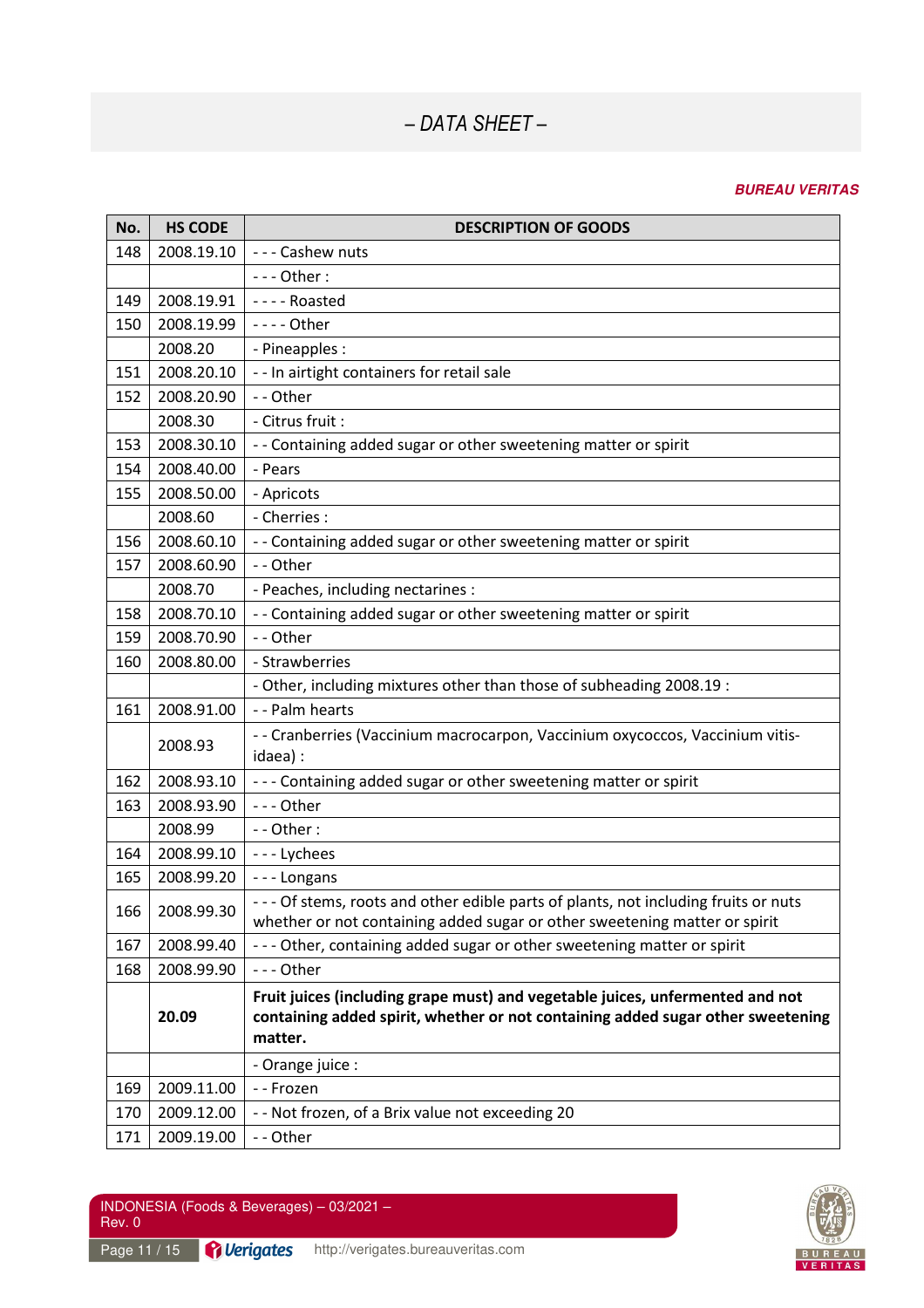| No. | <b>HS CODE</b> | <b>DESCRIPTION OF GOODS</b>                                                                                                                                                                                                                                          |
|-----|----------------|----------------------------------------------------------------------------------------------------------------------------------------------------------------------------------------------------------------------------------------------------------------------|
|     |                | - Juice of any other single citrus fruit :                                                                                                                                                                                                                           |
| 172 | 2009.31.00     | - - Of a Brix value not exceeding 20                                                                                                                                                                                                                                 |
| 173 | 2009.39.00     | -- Other                                                                                                                                                                                                                                                             |
|     |                | - Pineapple juice :                                                                                                                                                                                                                                                  |
| 174 | 2009.41.00     | - - Of a Brix value not exceeding 20                                                                                                                                                                                                                                 |
| 175 | 2009.49.00     | -- Other                                                                                                                                                                                                                                                             |
| 176 | 2009.50.00     | - Tomato juice                                                                                                                                                                                                                                                       |
|     |                | - Grape juice (including grape must) :                                                                                                                                                                                                                               |
| 177 | 2009.61.00     | - - Of a Brix value not exceeding 30                                                                                                                                                                                                                                 |
| 178 | 2009.69.00     | -- Other                                                                                                                                                                                                                                                             |
|     |                | - Apple juice :                                                                                                                                                                                                                                                      |
| 179 | 2009.71.00     | - - Of a Brix value not exceeding 20                                                                                                                                                                                                                                 |
| 180 | 2009.79.00     | -- Other                                                                                                                                                                                                                                                             |
|     |                | - Juice of any other single fruit or vegetable :                                                                                                                                                                                                                     |
|     | 2009.81        | - - Cranberry (Vaccinium macrocarpon, Vaccinium oxycoccos, Vaccinium vitis-                                                                                                                                                                                          |
|     |                | idaea) juice :                                                                                                                                                                                                                                                       |
| 181 | 2009.81.10     | --- Suitable for infants or young children                                                                                                                                                                                                                           |
| 182 | 2009.81.90     | --- Other                                                                                                                                                                                                                                                            |
|     | 2009.89        | - - Other:                                                                                                                                                                                                                                                           |
| 183 | 2009.89.10     | - - - Blackcurrant juice                                                                                                                                                                                                                                             |
|     |                | - - - Other :                                                                                                                                                                                                                                                        |
| 184 | 2009.89.91     | ---- Suitable for infants or young children                                                                                                                                                                                                                          |
| 185 | 2009.89.99     | - - - - Other                                                                                                                                                                                                                                                        |
|     | 2009.90        | - Mixtures of juices :                                                                                                                                                                                                                                               |
| 186 | 2009.90.10     | - - Suitable for infants or young children                                                                                                                                                                                                                           |
|     |                | $-$ - Other :                                                                                                                                                                                                                                                        |
| 187 | 2009.90.91     | --- Ready for immediate consumption                                                                                                                                                                                                                                  |
| 188 | 2009.90.99     | --- Other                                                                                                                                                                                                                                                            |
|     | 21.01          | Extracts, essences and concentrates, of coffee, tea or maté, and preparations<br>with a basis of these products or with a basis of coffee, tea or maté; roasted<br>chicory and other roasted coffee substitutes, and extracts, essences and<br>concentrates thereof. |
|     |                | - Extracts, essences and concentrates, of coffee, and preparations with a basis of<br>these extracts, essences or concentrates or with a basis of coffee :                                                                                                           |
|     | 2101.11        | - - Extracts, essences and concentrates :                                                                                                                                                                                                                            |
| 189 | 2101.11.10     | --- Instant coffee                                                                                                                                                                                                                                                   |
| 190 | 2101.11.90     | --- Other                                                                                                                                                                                                                                                            |

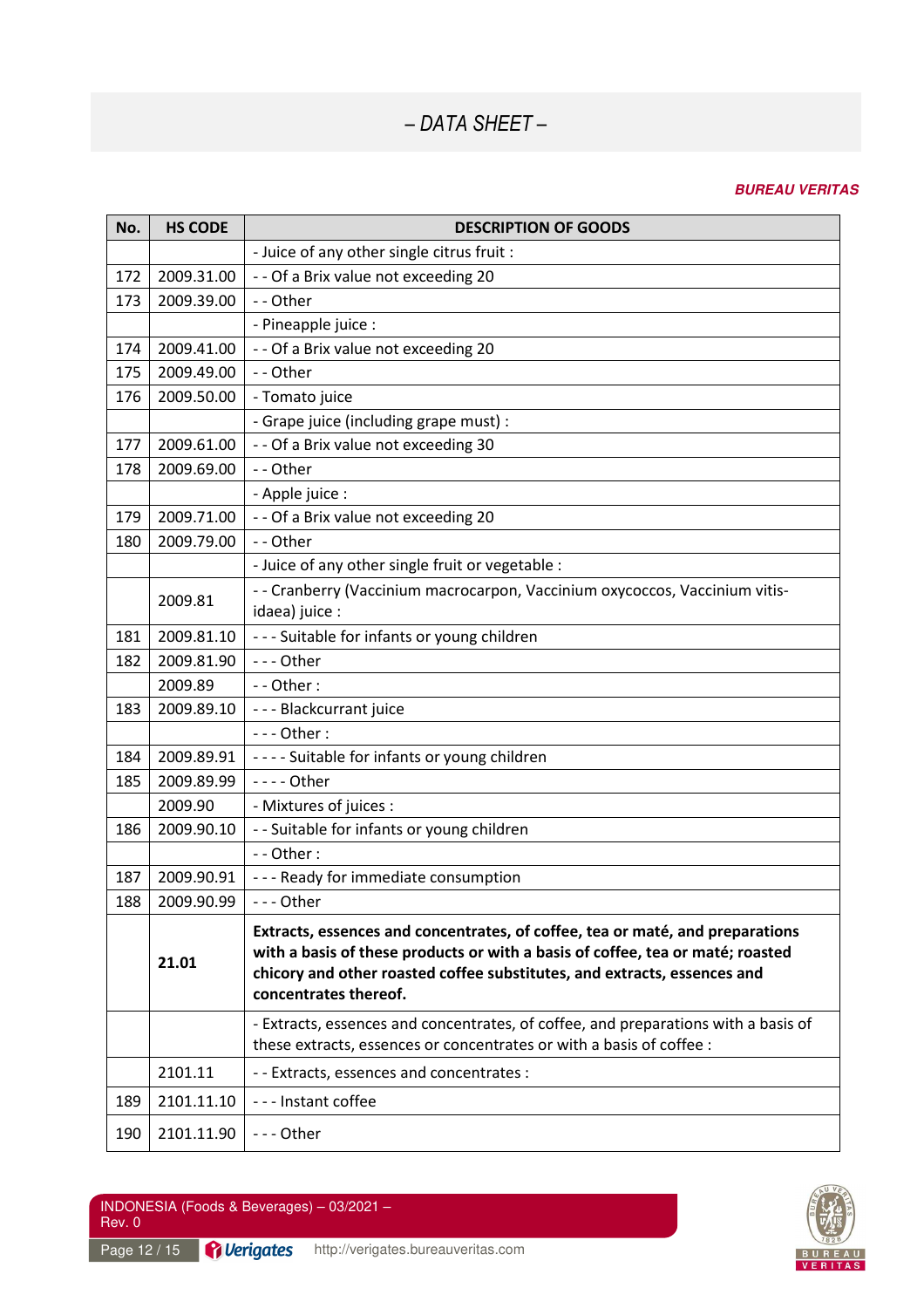| No. | <b>HS CODE</b> | <b>DESCRIPTION OF GOODS</b>                                                                                                                                          |
|-----|----------------|----------------------------------------------------------------------------------------------------------------------------------------------------------------------|
|     | 2101.12        | - - Preparations with a basis of extracts, essences or concentrates or with a basis of<br>coffee:                                                                    |
| 191 | 2101.12.10     | --- Mixtures in paste form with a basis of ground roasted coffee, containing<br>vegetable fats                                                                       |
|     |                | $--$ Other:                                                                                                                                                          |
| 192 | 2101.12.91     | ---- Coffee preparation with a basis of extracts, essences or concentrate<br>containing added sugar, whether or not containing creamer                               |
| 193 | 2101.12.92     | ---- Coffee preparation with a basis of ground roasted coffee containing added<br>sugar, whether or not containing creamer                                           |
| 194 | 2101.12.99     | - - - - Other                                                                                                                                                        |
|     | 2101.20        | - Extracts, essences and concentrates, of tea or maté, and preparations with a basis<br>of these extracts, essences or concentrates or with a basis of tea or maté : |
| 195 | 2101.20.20     | -- Tea extracts for the manufacture of tea preparations, in powder form                                                                                              |
| 196 | 2101.20.30     | -- Preparations of tea consisting of a mixture of tea, milk powder and sugar                                                                                         |
| 197 | 2101.20.90     | -- Other                                                                                                                                                             |
| 198 | 2101.30.00     | - Roasted chicory and other roasted coffee substitutes, and extracts, essences and<br>concentrates thereof                                                           |
|     | 21.03          | Sauces and preparations therefor; mixed condiments and mixed seasonings;<br>mustard flour and meal and prepared mustard.                                             |
| 199 | 2103.10.00     | - Soya sauce                                                                                                                                                         |
| 200 | 2103.20.00     | - Tomato ketchup and other tomato sauces                                                                                                                             |
| 201 | 2103.30.00     | - Mustard flour and meal and prepared mustard                                                                                                                        |
|     | 2103.90        | - Other:                                                                                                                                                             |
|     |                | - - Sauces and preparations therefor :                                                                                                                               |
| 202 | 2103.90.11     | - - - Chili sauce                                                                                                                                                    |
| 203 | 2103.90.12     | --- Fish sauce                                                                                                                                                       |
| 204 | 2103.90.13     | --- Other sauces                                                                                                                                                     |
| 205 | 2103.90.19     | --- Other                                                                                                                                                            |
|     |                | - - Mixed condiments and mixed seasonings :                                                                                                                          |
| 206 | 2103.90.21     | --- Shrimp paste including belachan (blachan)                                                                                                                        |
| 207 | 2103.90.29     | --- Other                                                                                                                                                            |
|     | 21.04          | Soups and broths and preparations therefor; homogenised composite food<br>preparations.                                                                              |
|     | 2104.10        | - Soups and broths and preparations therefor:                                                                                                                        |
|     |                | - - Containing meat :                                                                                                                                                |
| 208 | 2104.10.11     | --- Suitable for infants or young children                                                                                                                           |

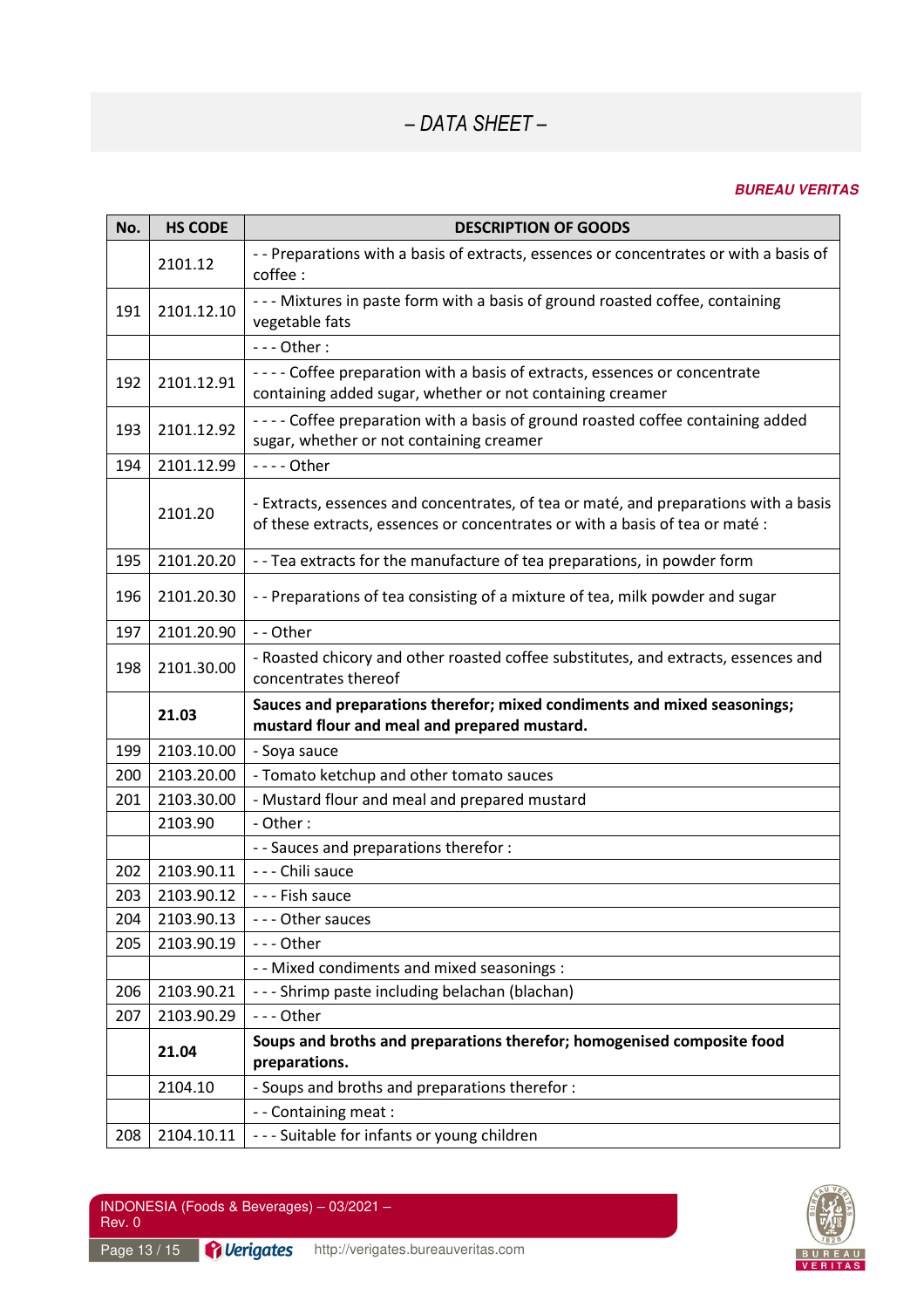### **BUREAU VERITAS**

| No. | <b>HS CODE</b> | <b>DESCRIPTION OF GOODS</b>                                                                                                                                                                                             |
|-----|----------------|-------------------------------------------------------------------------------------------------------------------------------------------------------------------------------------------------------------------------|
| 209 | 2104.10.19     | $--$ Other                                                                                                                                                                                                              |
|     |                | - - Other:                                                                                                                                                                                                              |
| 210 | 2104.10.91     | --- Suitable for infant or young children                                                                                                                                                                               |
| 211 | 2104.10.99     | --- Other                                                                                                                                                                                                               |
|     | 2104.20        | - Homogenised composite food preparations :                                                                                                                                                                             |
|     |                | - - Containing meat :                                                                                                                                                                                                   |
| 212 | 2104.20.11     | --- Suitable for infants or young children                                                                                                                                                                              |
| 213 | 2104.20.19     | $--$ Other                                                                                                                                                                                                              |
|     |                | $-$ - Other :                                                                                                                                                                                                           |
| 214 | 2104.20.91     | --- Suitable for infants or young children                                                                                                                                                                              |
| 215 | 2104.20.99     | --- Other                                                                                                                                                                                                               |
| 216 | 2105.00.00     | Ice cream and other edible ice, whether or not containing cocoa.                                                                                                                                                        |
|     | 22.01          | Waters, including natural or artificial mineral waters and aerated waters, not<br>containing added sugar or other sweetening matter nor flavoured; ice and snow.                                                        |
|     | 2201.10        | - Mineral waters and aerated waters:                                                                                                                                                                                    |
| 217 | 2201.10.10     | - - Mineral waters                                                                                                                                                                                                      |
| 218 | 2201.10.20     | - - Aerated waters                                                                                                                                                                                                      |
|     | 2201.90        | - Other:                                                                                                                                                                                                                |
| 219 | 2201.90.10     | - - Ice and snow                                                                                                                                                                                                        |
| 220 | 2201.90.90     | -- Other                                                                                                                                                                                                                |
|     | 22.02          | Waters, including mineral waters and aerated waters, containing added sugar or<br>other sweetening matter or flavoured, and other non-alcoholic beverages, not<br>including fruit or vegetable juices of heading 20.09. |
|     | 2202.10        | - Waters, including mineral waters and aerated waters, containing added sugar or<br>other sweetening matter or flavoured :                                                                                              |
| 221 | 2202.10.10     | - - Sparkling mineral waters or aerated waters, flavoured                                                                                                                                                               |
| 222 | 2202.10.90     | -- Other                                                                                                                                                                                                                |
|     |                | Other:                                                                                                                                                                                                                  |
| 223 | 2202.91.00     | - - Non-alcoholic beer                                                                                                                                                                                                  |
|     | 2202.99        | - - Other:                                                                                                                                                                                                              |
| 224 | 2202.99.10     | --- Flavoured UHT milk based drinks                                                                                                                                                                                     |
| 225 | 2202.99.20     | --- Soya milk drinks                                                                                                                                                                                                    |
| 226 | 2202.99.40     | --- Coffee based drinks or coffee flavoured drinks                                                                                                                                                                      |
| 227 | 2202.99.50     | --- Other non-aerated beverages ready for immediate consumption without<br>dilution                                                                                                                                     |
| 228 | 2202.99.90     | --- Other                                                                                                                                                                                                               |
|     | 24.02          | Cigars, cheroots, cigarillos and cigarettes, of tobacco or of tobacco substitutes.                                                                                                                                      |
| 229 | 2402.10.00     | - Cigars, cheroots and cigarillos, containing tobacco                                                                                                                                                                   |





Page 14 / 15 **Derigates** http://verigates.bureauveritas.com